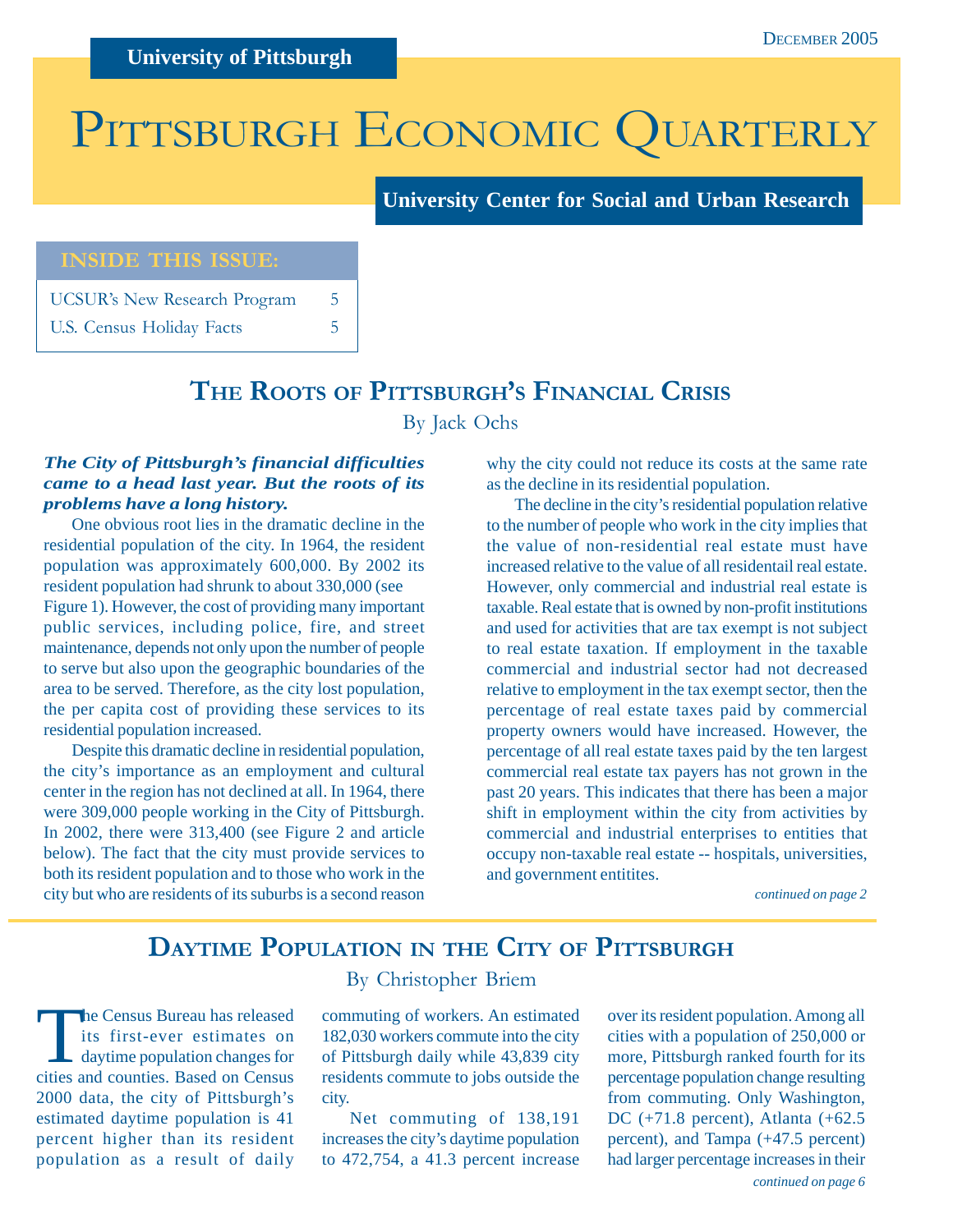### **THE ROOTS OF PITTSBURGH'S FINANCIAL CRISIS (CONT.)**



### **Figure 1. City Population Resident Population 1940-2000**

### *continued from page 1*

Real estate taxes and taxes on gross receipts are important sources of tax revenue for the city. The change in the character of economic activity has meant that revenues from the real estate tax and gross receipt taxes could not expand to keep up with the growth in wages the city would have to pay to retain and replace workers.

From 1964 to 2002, the average hourly earnings for non-agricultural workers grew by 591 percent. But the city's revenues from real estate and gross receipt taxes grew by only 416 percent over this period. This left the city with a structural deficit that it could only eliminate through some combination of tax increases and reduced services.

An important source of the city's current difficulties was the unwillingness of past city administrations to address these structural deficits. For many years, the city did not significantly reduce its complement of city employees. For example, in 1977, there were 4,921 city employees on the January payroll. Thirteen years later, in 1990, there were 4,933 employees on the January payroll. To keep the same size workforce, despite expenditures growing faster than revenues, various city administrations resorted to a number of practices that shifted the financial burden of their current operations to future taxpayers.

One important practice was to leave unfunded the pension and health benefits that were promised to city employees. That is, the city used current revenues to meet the wage component of its current labor costs, but placed only nominal amounts of current revenues into a reserve account to meet future cash requirements of the pension and health obligations to its current employees. This allowed the city to maintain an apparent balance between revenues and expenditures, but at the cost of accumulating an ever increasing unfunded debt obligation.

In 1996 and 1998, the city issued \$269 million in bonds in order to partially fund its pension liabilities. To get a favorable interest rate, the city gambled that interest rates would not fall and issued non-callable bonds. It then invested the monies it raised in investments it hoped would yield more than the interest cost of those bonds. This turned out to be a bad bet for two reasons. As interest rates declined, the city was unable to refinance those noncallable bonds at lower interest costs. The city also found that its investments had declined in value with the decline in stock prices. Despite extensive borrowing to place monies aside for pension liabilities, by 2003 the city's remaining *unfunded* pension liabilities had risen to more than \$450 million.

The city not only used unfunded pensions as a way to avoid addressing the problem of its structural deficits, it also gave up ownership of important assets.

It set up what was, effectively, a reverse mortgage arrangement with its Water and Sewer Authority. In 1995, the City entered into a lease agreement



**Figure 2. City of Pittsburgh Daytime Population 1964-**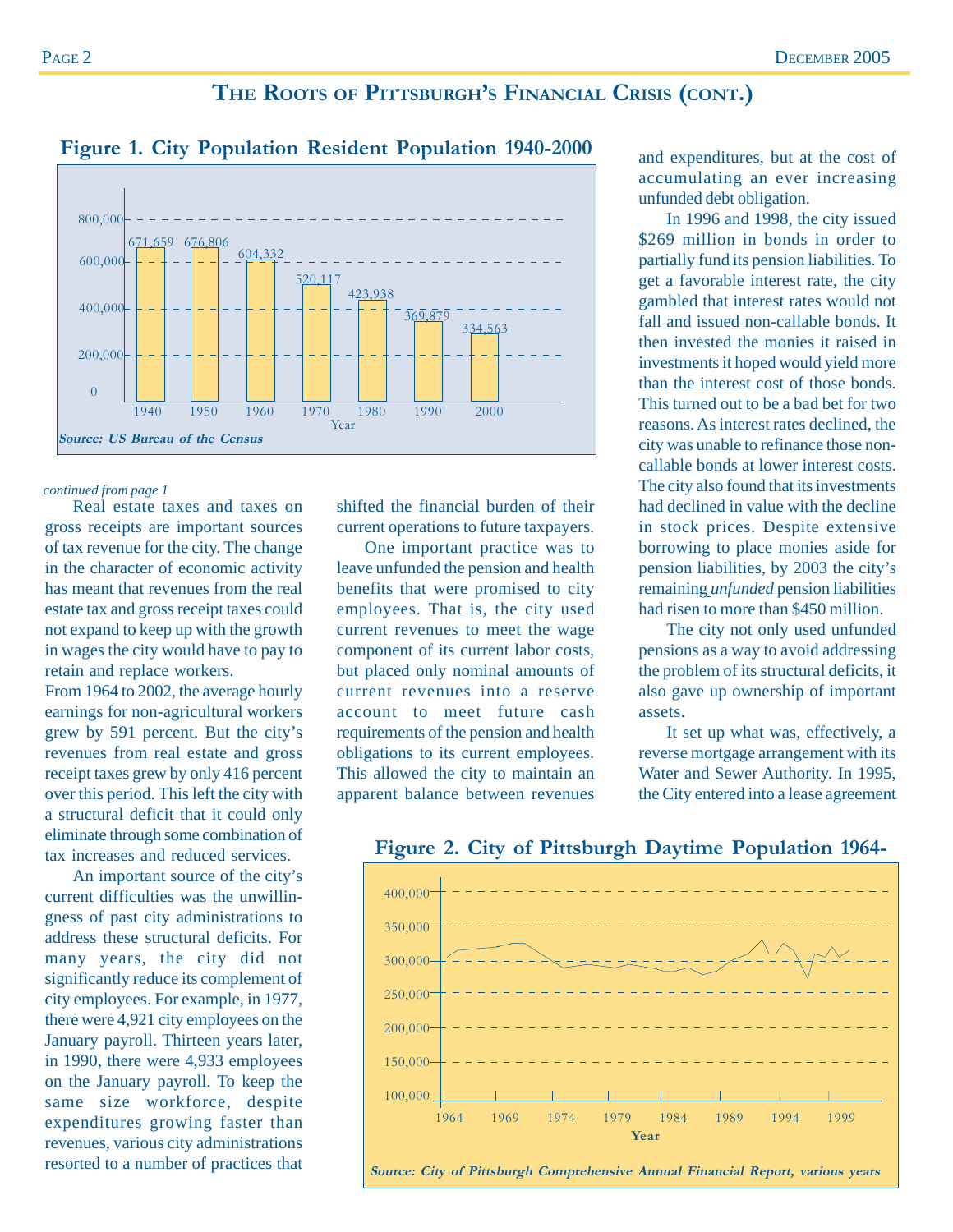### **THE ROOTS OF PITTSBURGH'S FINANCIAL CRISIS (CONT.)**





with the Authority in which the city gave the Authority a 30-year lease on its water and sewer system in exchange for total payments of at least \$101 million over the life of the lease, or approximately \$3.7 million per year. At the end of 30 years, the Authority would have the option of purchasing these assets for \$1.00. The agreement specified that those city employees that formerly worked for the city in the operation of its water and sewer systems would become employees of the Authority. Though no longer city employees, they would remain in the city pension system. The division of the costs of the pension obligations between the Authority and the city are a matter of negotiation.

The city did make efforts to reduce the number of employees on its general budget by a number of means (see Figure 3). It turned over the operation of the zoo and Phipps Conservatory to private entities. This shifted both the costs of operating these facilities and the revenue they generate from the city to private, non-profit entities. Consequently, the city was able to reduce the number of workers in the Parks and Recreation Department.

There has also been a substantial reduction in the number of sanitation workers, reflecting the reduced volume of residential waste that must be handled as a result of the decline in residential population. The largest single decrease in the number of city employees; however, merely represented the transfer of responsibility for the city's water and sewer system to the Water and Sewer Authority. Staffing of the police and fire departments of the city actually increased slightly from 1992 to 2002 according to data from the Census of governments (see Figure 4).

The efforts were somewhat effective. Overall, the number of city employees whose wages were paid from general revenues declined from 4,961 in January 1994 to 3,654 in 2003. However, effective efforts to reduce the level or scope of city-financed services in the face of population declines and structural deficits would imply growth in city government expenditures that would be significantly less than the increase in the employment cost index.

This did occur in Pittsburgh over the period 1994-2003. Over this period,

total general fund outlays grew by 23.5 percent while the national general employment cost index grew by 37 percent. That is, even after allowing for the fact that significant numbers of city employees were simply transferred from the city budget to the budget of the Water and Sewer Authority and to operators of other properties formerly owned by the city, there is little doubt that in the past decade the city made significant efforts to reduce the overall cost of its continuing operations.

Furthermore, despite the commonly held view that the city has not controlled compensation costs per employee through effective bargaining, its bargaining units in the past six years have not received increases in excess of the increase in the employment cost index for all employers.

Despite its recent efforts; however, the city still has a large structural deficit, one that it cannot ignore. The proverbial chickens are coming home to roost. The city is currently using in excess of 20 percent of its general fund revenues to meet interest payments and benefit payments to retirees. This burden is expected to increase. Therefore, the city is being pressed to reduce other expenditures. *continued on page 4*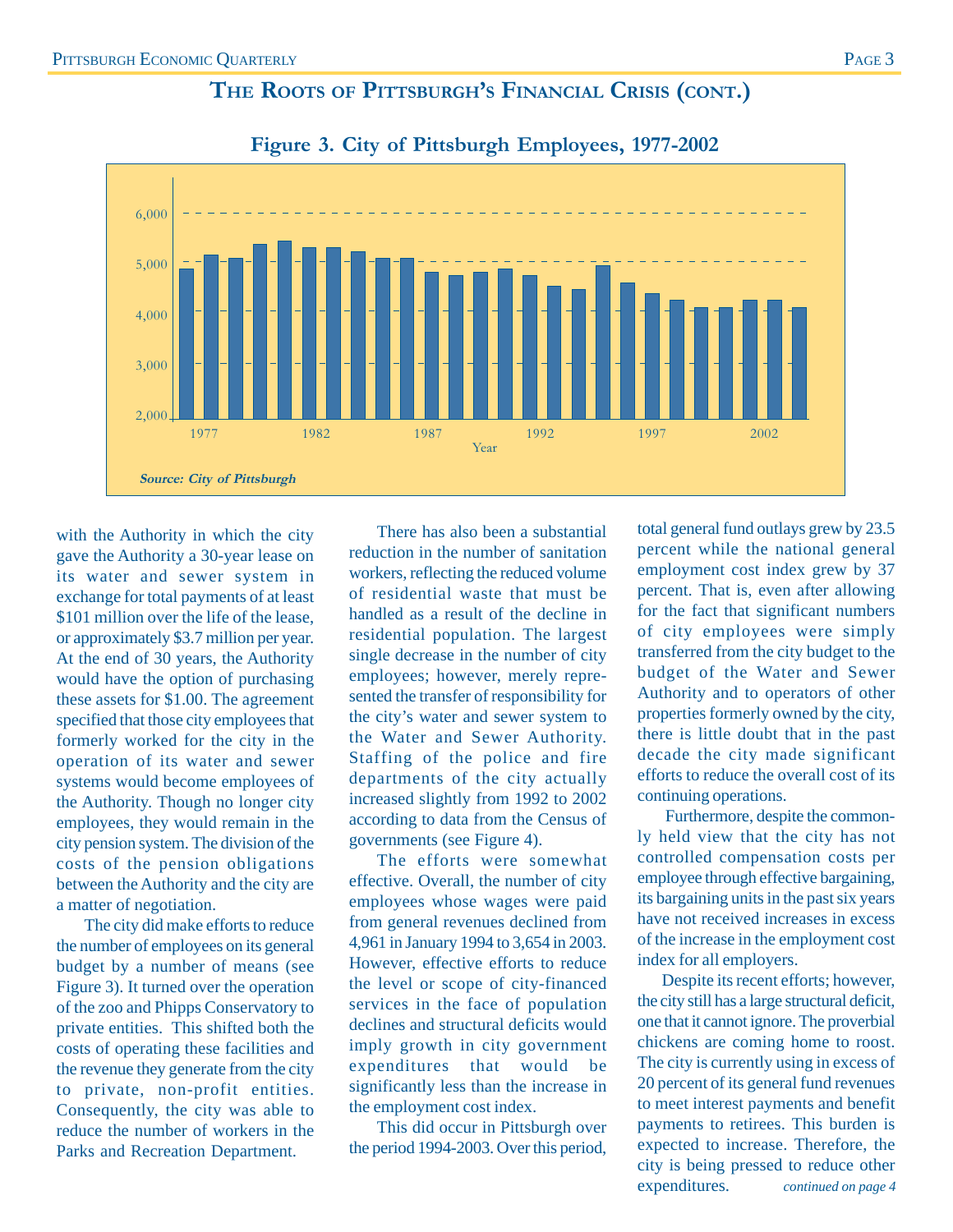### **THE ROOTS OF PITTSBURGH'S FINANCIAL CRISIS (CONT.)**

The preferred way of reducing costs is to improve the efficiency of operations. It is also tempting to try to secure wage and benefit concessions from workers, a tactic that might work in the short run, but would make employment by the city less attractive and make it difficult to recruit and retain quality employees in the future.

Therefore, since current public safety costs command more than 50 percent of current revenues, significant further cost savings would have to be through reductions in fire and police staff. At some point, productivity cannot be increased. Further reductions would mean a real reduction in services. It is likely that this reduction in services would have a negative impact on property values and, thus, property tax revenues. Lower property values and lower property tax revenues, in essence, mean that the net dollar savings from such service cuts would be less, and possibly considerably less, than the realized cost savings.

Even with significant cuts in service levels, the city's consultants project that there will remain a sizable structural deficit from the increasing burden of servicing existing debt, the increasing costs of meeting the unfunded pension liabilities, and the increased costs of health insurance. The city's Act 47 consultants estimate that even after adoption of various proposed reductions in expenditures, without new tax revenues, voluntary contributions from non-profit organizations and a transfer of monies from the school system, the remaining structural deficit will be on the order of \$50-\$60 million per year. (See Municipalities Financial Recovery Act Recovery Plan, the Act 47 Recovery Plan of the City of Pittsburgh, June 11,

2004.) Further tax increases are; therefore, inevitable.<sup>1</sup>

There is a fundamental maxim of tax analysis: ultimately, whatever the legal basis upon which a tax is levied, the true burden of the tax is borne by those who cannot avoid it. Since people and businesses can move to other locations that do not increase their taxes, but property cannot, the implication of this maxim is that no matter what form these tax increases take, it is property owners within the city who will bear the burden. This includes those who will have to accept lower rents on rental property in order to prevent lower occupancy rates, and homeowners who will have to accept lower prices for their homes when they wish to sell. These property owners will bear the burden of paying for the previous years because the city failed to get its fiscal house in order.

*Jack Ochs is Professor in the Department of Economics. He can be reached at jochs@pitt.edu*

<sup>1</sup>The Act 47 recovery team's preferred tax proposal is to allow the city to increase its occupational privilege tax, which it has done, albeit at a lower rate than recommended, to increase its millage rate, to reduce its gross receipts taxes from which some important classes of enterprises are exempt and to levy a payroll tax on for-profit enterprises. The proposed new taxes would only cover 80 percent of the projected revenue gap. The proposal calls for securing revenues from non-profits, who are not legally liable to make any contribution to the city's finances and from a transfer of the expense of provision of school crossing guards to the school district, a proposal the school district will vigorously oppose. This 'preferred proposal'would address perceived inequities in the current structure of taxation in the city. The payroll tax would not apply to non-profits, the largest employers in the city. Instead, to avoid legal difficulties of taxing non-profit activities, the plan calls for voluntary contributions from the non-profit community.



### *continued from page 3* **Figure 4. City of Pittsburgh Police and Fire Employment, 1977-2002**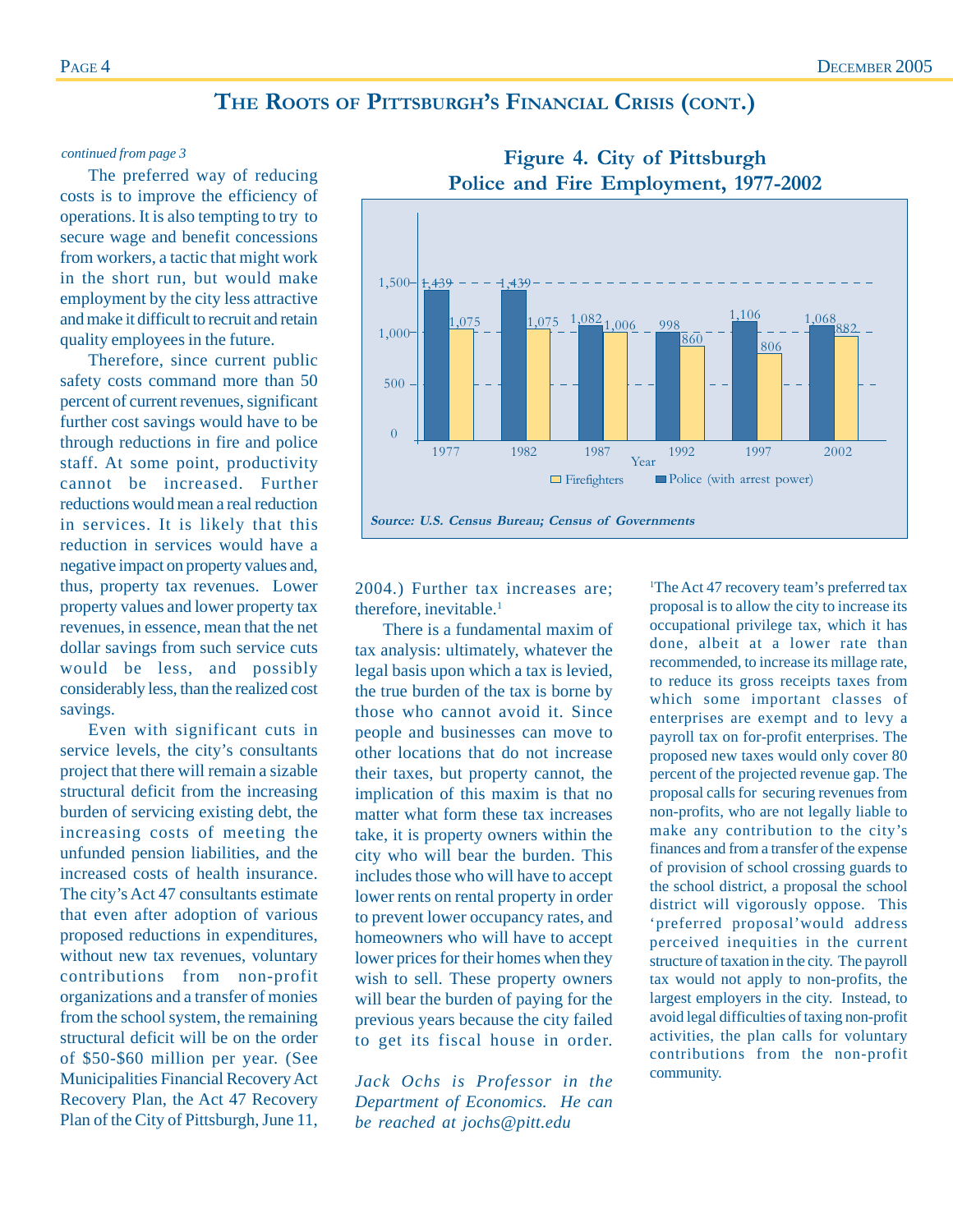# **UCSUR to Launch New Research Program**

UCSUR will formally launch a<br>new research program on<br>January 1, 2006 called Women new research program on January 1, 2006 called Women in the Workforce. This new initiative stems from the findings of UCSUR's *Women's Benchmarks* report (http:// www.ucsur.pitt.edu/publications.htm).

*Women's Benchmarks* assessed the socio-economic status of women in the Pittsburgh area and compared women's conditions in the city, county, and region to other places in the United States. *Women's Benchmarks* concluded that "though women in the City of Pittsburgh and Allegheny County are among the most educated in urban America, they are among the lowest paid, face a larger gender gap in pay, are under-represented in nontraditional occupations, and are overrepresented in low-paying occupations" (*PEQ*, March 2004, p. 6). The benchmarks report stimulated a group of faculty at the University of Pittsburgh to meet and discuss research on the employment and economic conditions of women in our region.

Women in the Workforce will provide ongoing research on these important issues. The group has already obtained external funding for two research projects. The first project, Analyzing Pittsburgh Gender Earnings Gap, is directed by Sabina Deitrick and Susan Hansen. The project analyzes the reasons for the wide earnings gap by gender in Pittsburgh and its region. It is funded by the Heinz Endowments. The second project, Diversity Among Members of Pennsylvania State

Boards, is directed by Ralph Bangs and funded by the Women and Girls Foundation, Maurice Falk Foundation ,and Women Way. The purpose of this project is to analyze sociogeographic membership of state boards in Pennsylvania.

Dr. Audrey Murrell, Associate Professor of Business Administration and Psychology, will assume the role of director of this new program beginning in January. Women in the Workforce will seek additional funding for other work that looks at local and national issues facing women in the workforce.

For more information about this new research program, please contact Audrey Murrell at 412-624-5442 or via email at amurrell@katz.pitt.edu.

# **U.S. Census Bureau Releases Facts for Features: The Holiday Season**

*The U.S. Census Bureau prepares Facts for Features for nearly 20 holidays during the year. The following was prepared for the upcoming holiday season:*

*Season's Greetings:* Nearly two billion Christmas cards are sent to friends and loved ones every year, making Christmas the largest cardsending occasion in the United States. The second largest is Valentine's Day, with approximately 192 million cards being given (source: Hallmark research).

*Christmas Trees:* In 2002, 20.8 million Christmas trees were cut around the country. These trees were located on 21,904 farms spread out across 447,000 acres. Pennsylvania led the nation in the number of Christmas

tree farms with 2,164 (source: USDA National Agricultural Statistics Service).

*Holiday Shopping - December Rush:* Retail sales by the nation's department stores (including leased departments) in December 2004 was \$31.9 billion. This represented a 54 percent jump from the previous month, when retail sales, many Christmasrelated, registered \$20.8 billion. Other U.S. retailers with sizable jumps in sales between November and December 2004 were clothing stores (48 percent); jewelry stores (170 percent); book stores (100 percent); sporting goods stores (63 percent); and radio, TV, and other electronics stores (58 percent).

Nearly 2 million (1.8 million people were employed at department stores in December 2004. Retail employment typically swells during the holiday season, last year rising by 50,900 from November and 195,500 from October.

*E-Shopping:* The value of total retail e-commerce sales for the fourth quarter of 2004 was \$21.5 billion. This amount represented 2.3 percent of total retail sales over the period and exceeded e-commerce sales for all other quarters of the year. Ecommerce sales were up 24 percent from the fourth quarter of 2003.

*For more on these topics, see U.S. Bureau of the Census: http://www.census.gov/Press-*

*Release/www/releases/archives/ facts\_for\_features\_special\_editions/ 005870.html*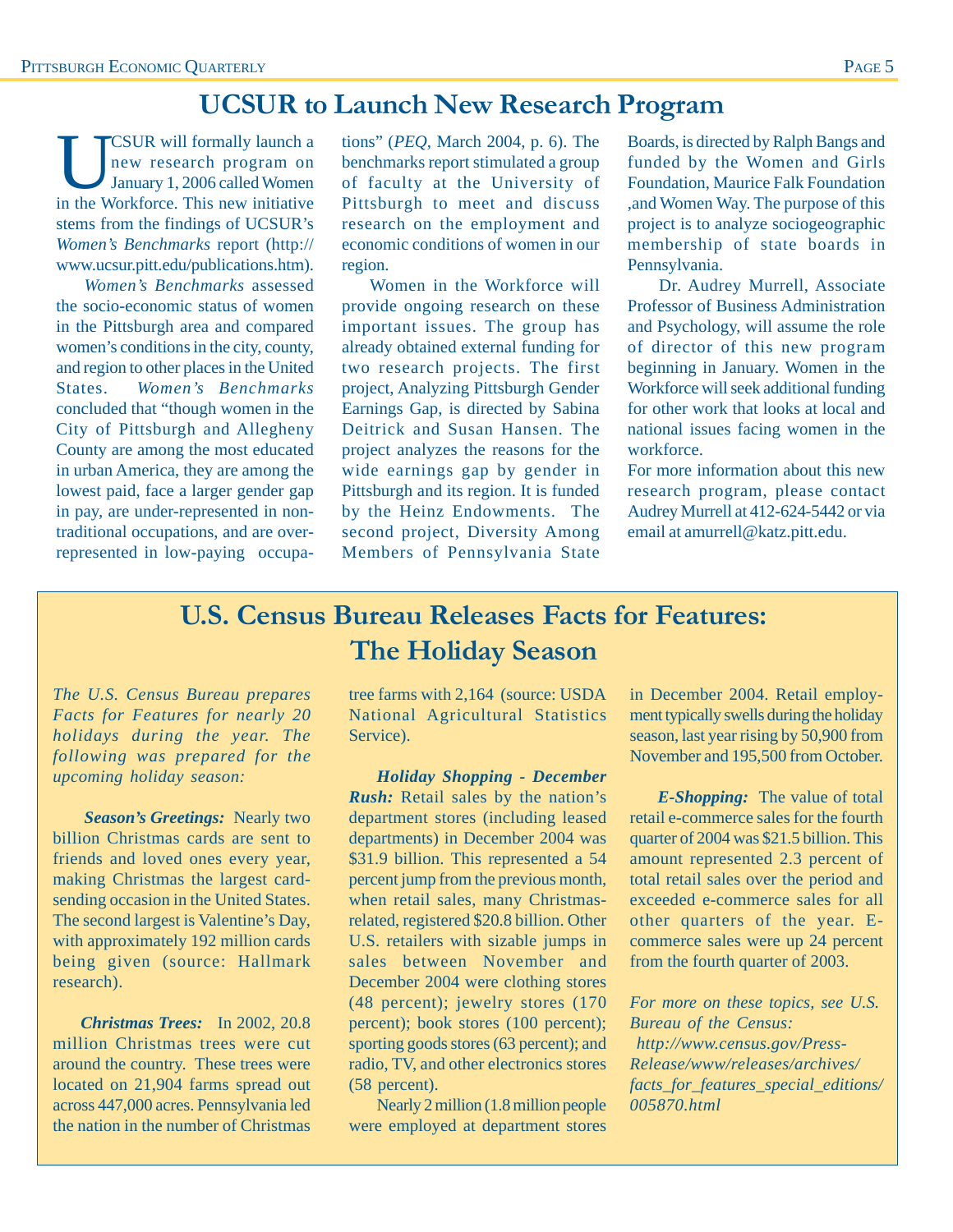### **DAYTIME POPULATION IN THE CITY OF PITTSBURGH (CONT.)**

### *continued from page 1*

daytime populations. The median increase in the daytime population of among 67 cities with populations 250,000 or more was 14 percent.

These statistics likely underestimate Pittsburgh's entire daytime population. The estimates of daytime population released by the Census Bureau only adjust populations based on travel to work. Not included are others groups who come into the city during the day. These include college and university students, shoppers, patients at city hospitals and doctors' offices, and other visitors.

As regional employment centers, most large cities have significant increases in their daytime populations over their resident populations. There are a few exceptions to this; however. In 2000, both Detroit and San Jose lost

population during the day, as more workers commuted out of the city than commuted in.

Commuters who work in the city of Pittsburgh reside in municipalities throughout the Southwestern Pennsylvania region. Individual municipalities with the largest number of residents who work in the city of Pittsburgh include Penn Hills with 7,823, Mount Lebanon with 6,639, and Ross Township with 6,130.

Pittsburgh's large increase in daytime population reflects the concentration of regional jobs located in the city. The U.S. Department of Housing and Urban Development (HUD) has estimated that the total number of jobs located in the city of Pittsburgh was 319,946 in 2001, or just under 31 percent of total employment in the Pittsburgh Metropolitan Statistical Area (MSA). The city of Pittsburgh's resident population of 334,563 in 2000 was only 14 percent of the MSA's 2.36 million population. When measuring total worker payroll earned in the City of Pittsburgh, the concentration is even larger. In 2001, HUD estimated that \$12.7 billion in annual payroll was earned at jobs located in the City of Pittsburgh, just under 40 percent of an estimated \$34.5 billion earned throughout the MSA.

Though the city continues to lose population annually, it has retained its role as a major employment hub in the region and a location of relatively higher paying jobs. A recent article by Hill and Brennan (2005) showed that between 1998 and 2001, job growth in the City of Pittsburgh (3.3 percent)

**Cities with the Largest Difference between Daytime and Resident Populations, 2000 (Cities with 250,000 or More Resident Population)**

|                            | <b>City</b>       | <b>Resident</b><br>Population | Commuting<br><b>Into City</b> | Commuting<br><b>Out of City</b> | Net Daytime<br><b>Commuters</b> | Percent<br>Popualtion |        |
|----------------------------|-------------------|-------------------------------|-------------------------------|---------------------------------|---------------------------------|-----------------------|--------|
|                            |                   |                               |                               |                                 |                                 |                       | Change |
| 1                          | Washington, DC    | 572,059                       | 481,112                       | 70,318                          | 410,794                         | 982,853               | 71.8   |
| 2                          | Atlanta, GA       | 416,474                       | 332,782                       | 72,825                          | 259,957                         | 676,431               | 62.4   |
| 3                          | Tampa, FL         | 303,447                       | 188,678                       | 44,627                          | 144,051                         | 447,498               | 47.5   |
| 4                          | Pittsburgh, PA    | 334,563                       | 182,030                       | 43,839                          | 138,191                         | 472,754               | 41.3   |
| 5                          | Boston, MA        | 589,141                       | 335,601                       | 93,509                          | 242,092                         | 831,233               | 41.1   |
| 6                          | Miami, FL         | 362,470                       | 204,197                       | 69,131                          | 135,066                         | 497,536               | 37.3   |
|                            | St. Louis, MO     | 348,189                       | 180,501                       | 58,267                          | 122,234                         | 470,423               | 35.1   |
| 8                          | Louisville, KY    | 256,231                       | 124,066                       | 43,724                          | 80,342                          | 336,573               | 31.4   |
| 9                          | Cincinnati, OH    | 331,285                       | 161,110                       | 58,390                          | 102,720                         | 434,005               | 31.0   |
| 10                         | Seattle, WA       | 563,374                       | 242,936                       | 82,893                          | 160,043                         | 723,417               | 28.4   |
| 11                         | Denver, CO        | 554,636                       | 257,451                       | 101,965                         | 155,486                         | 710,122               | 28.0   |
| 12                         | Honolulu, HI      | 371,657                       | 118,486                       | 25,181                          | 93,305                          | 464,962               | 25.1   |
| 13                         | Raleigh, NC       | 276,093                       | 119,332                       | 50,139                          | 69,193                          | 345,286               | 25.1   |
| 14                         | Minneapolis, MN   | 382,618                       | 191,522                       | 96,046                          | 95,476                          | 478,094               | 25.0   |
| 15                         | Sacramento, CA    | 407,018                       | 167,251                       | 66,318                          | 100,933                         | 507,951               | 24.8   |
| 16                         | Cleveland, OH     | 478,403                       | 192,275                       | 77,435                          | 114,840                         | 593,243               | 24.0   |
| 17                         | Kansas City, MO   | 441,545                       | 177,854                       | 75,888                          | 101,966                         | 543,511               | 23.1   |
| 18                         | Portland, OR      | 529,121                       | 192,581                       | 70,838                          | 121,743                         | 650,864               | 23.0   |
| 19                         | Newark, NJ        | 273,546                       | 111,076                       | 51,401                          | 59,675                          | 333,221               | 21.8   |
| 20                         | San Francisco, CA | 776,733                       | 265,291                       | 96,544                          | 168,747                         | 945,480               | 21.7   |
| Source: U.S. Census Bureau |                   |                               |                               |                                 |                                 |                       |        |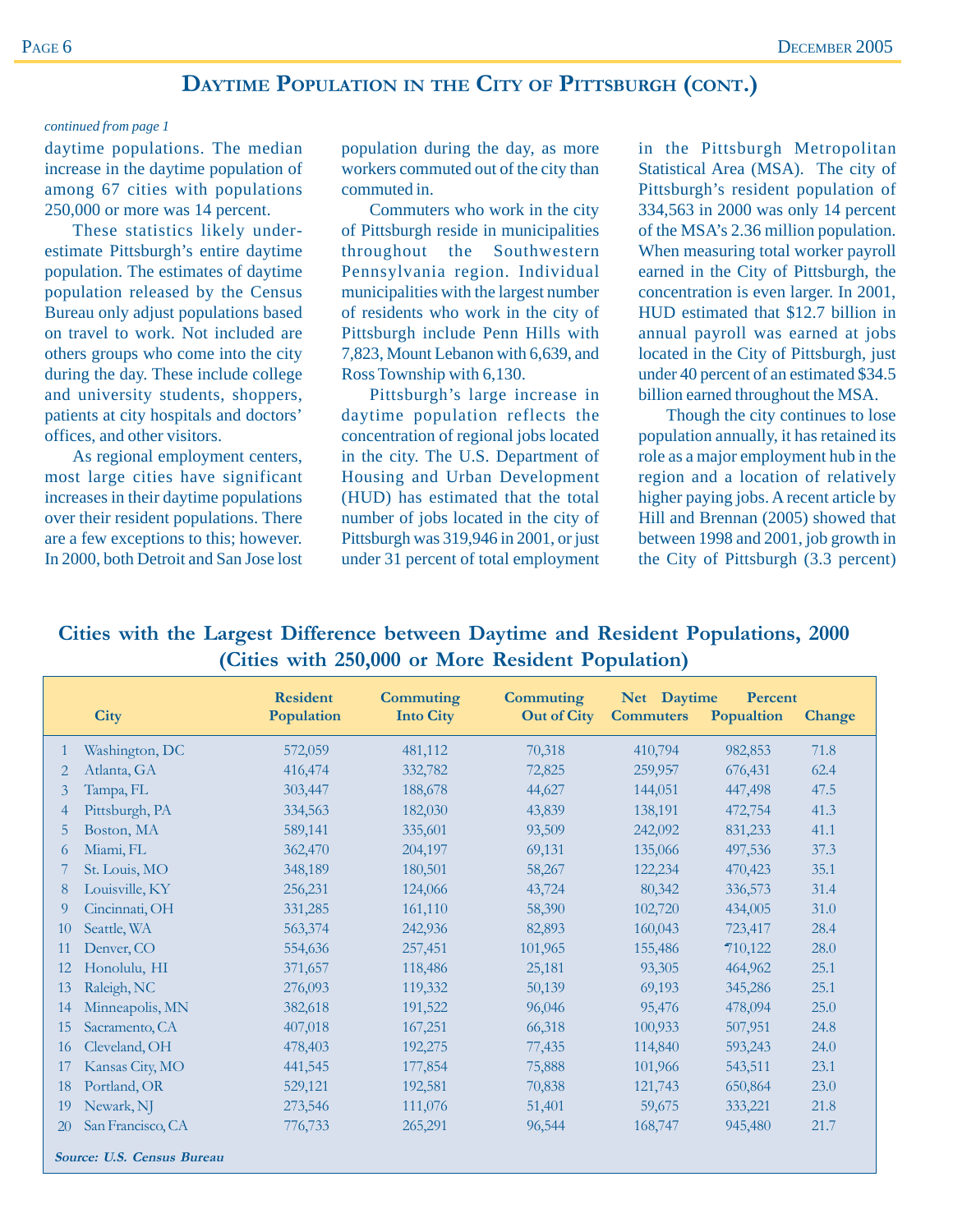## **DAYTIME POPULATION IN THE CITY OF PITTSBURGH (CONT.)**

slightly outpaced job growth in the metropolitan region (3.1 percent) by 0.2 percent. Though both changes fall below average job growth for the 100 largest central cities and metropolitan areas over the period, in recent years the region's central city has gained in its share of the region's employment.

Over a longer period, 1993-2001, the central city's share of regional employment declined only slightly, by 1.4 percent. This information shows that in Pittsburgh there is little distinction between a "city economy" and a "suburban economy." Both are part of the regional economy, where the City of Pittsburgh maintains its role as an important job center and job generator in the region.

*Additional data on daytime population is available online at: http://www.census.gov/population/www/ socdemo/daytime/daytimepop.html*

*See Edward W. Hill and John Brennan, "America's Central Cities and the Location of Work," Journal of the American Planning Association 71, no. 4 (August 2005): 411-432.*

### **Municipalites with Largest Commuter Flows into the City of Pittsburgh, 2000**

|                            | <b>Rank Municipality Commuters</b> |       |           | <b>Rank Municipalitry Commuters</b> |       |
|----------------------------|------------------------------------|-------|-----------|-------------------------------------|-------|
|                            | Penn Hill                          | 7,823 | 11        | Plum                                | 3,199 |
| $\overline{2}$             | Mount Lebanon                      | 6,639 | 12        | Scott                               | 2,733 |
| 3                          | <b>Ross</b>                        | 6,130 | 13        | Whitehall                           | 2,701 |
| $\overline{4}$             | <b>Shaler</b>                      | 5,739 | 14        | Cranberry                           | 2,696 |
| 5                          | <b>McCandless</b>                  | 4,888 | 15        | Upper St. Clair                     | 2,678 |
| 6                          | <b>Bethel Park</b>                 | 4,725 | 16        | Hampton                             | 2,453 |
| 7                          | Wilkinsburgh                       | 4,643 | 17        | <b>Brentwood</b>                    | 2,410 |
| 8                          | <b>Baldwin</b>                     | 4,005 | 18        | Dormont                             | 2,171 |
| 9                          | Monroeville                        | 3,255 | 19        | Swissyale                           | 2,122 |
| 10                         | West Mifflin                       | 3,230 | <b>20</b> | <b>Bellevue</b>                     | 2,102 |
| Source: U.S. Census Bureau |                                    |       |           |                                     |       |

**The staff at UCSUR wishes everyone a safe holiday season and a successful 2006!**